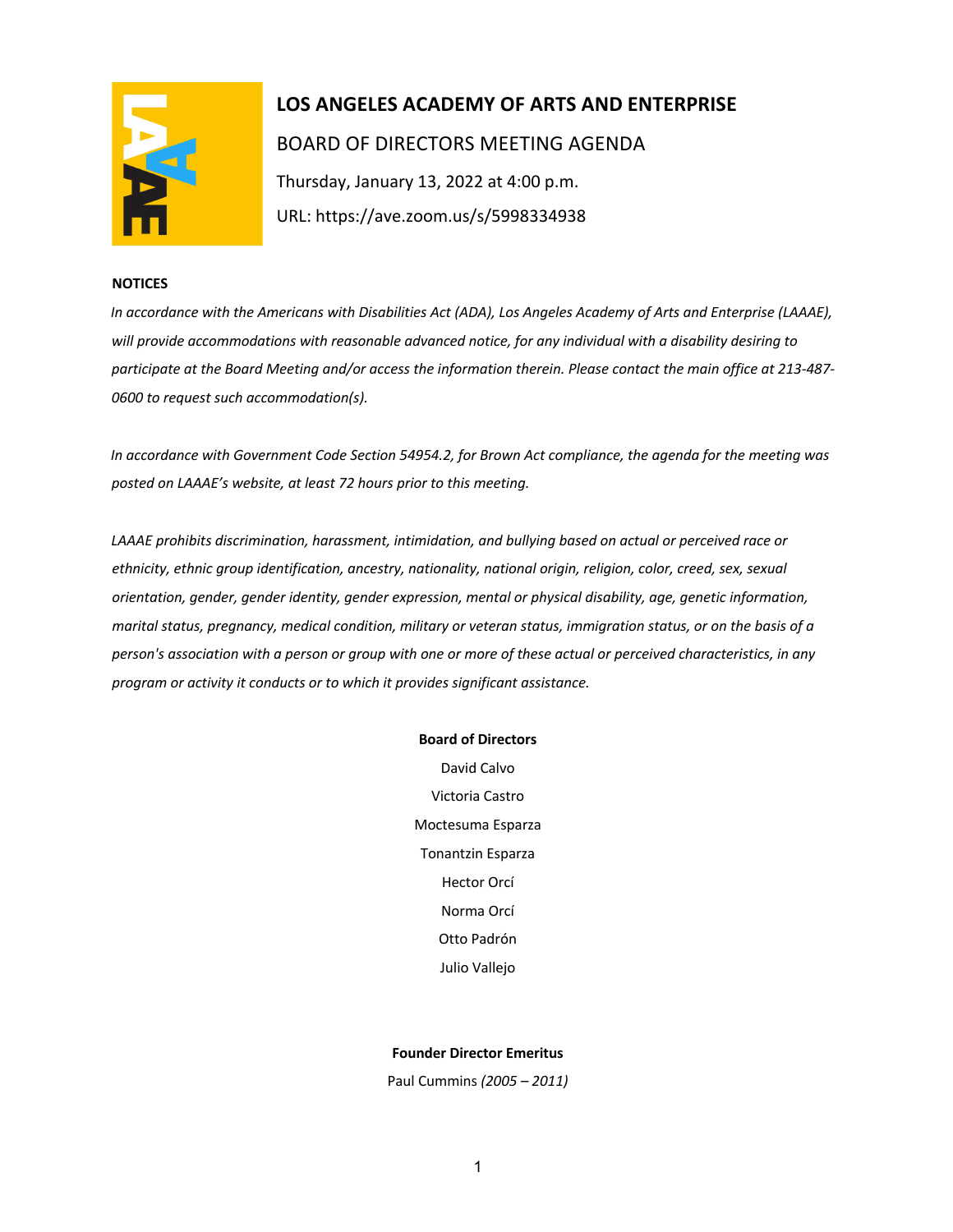# **AGENDA**

- 1. Welcome Call to Order Roll Call Establish Quorum *(Action Item)*
- 2. Approval of Agenda *(Action Item)*
- 3. Adoption of Board Findings Pursuant to Government Code Section 54953(e)(1)(A).

Pursuant to Government Code Section 54953(e)(1)(A), the Governing Board finds as follows:

(1) a state of emergency exists in California (Proclamation of State of Emergency declared March 4, 2020) related to COVID-19; and (2) the County of Los Angeles Department of Public Health currently recommends measures to promote social distancing (LADPH Reducing Risk Guidance dated September 22, 2021.) Therefore, the Governing Board may conduct this meeting via teleconference pursuant to Government Code Section 54953(e).

- 4. Public Comment on Agenda or Non-Agenda Items *(Non-Action Item)*
- 5. Approval of Previous Meeting Minutes *(Action Item)*
- 6. Consent Agenda *(Action Item)*
	- a. Adoption of Proposition 39 Response to District ADA Objections 2022-2023
	- b. Adoption of A Plus Consulting Inc. Business Agreement for LCAP Development
	- c. Adoption of Federal Communications Commission Renewal of License
	- d. Adoption of City National Bank Business Account Agreement
	- e. Adoption of California State Controller Audit Report Certification Letter for Fiscal Year 2019-2020
	- f. Adoption of Keenan Compliance Letter
	- g. Adoption of Notice of Request for Proposals Food Service Management Company
	- h. Adoption of School-Based Medi-Cal Administrative Activities Random Moment Summary Invoice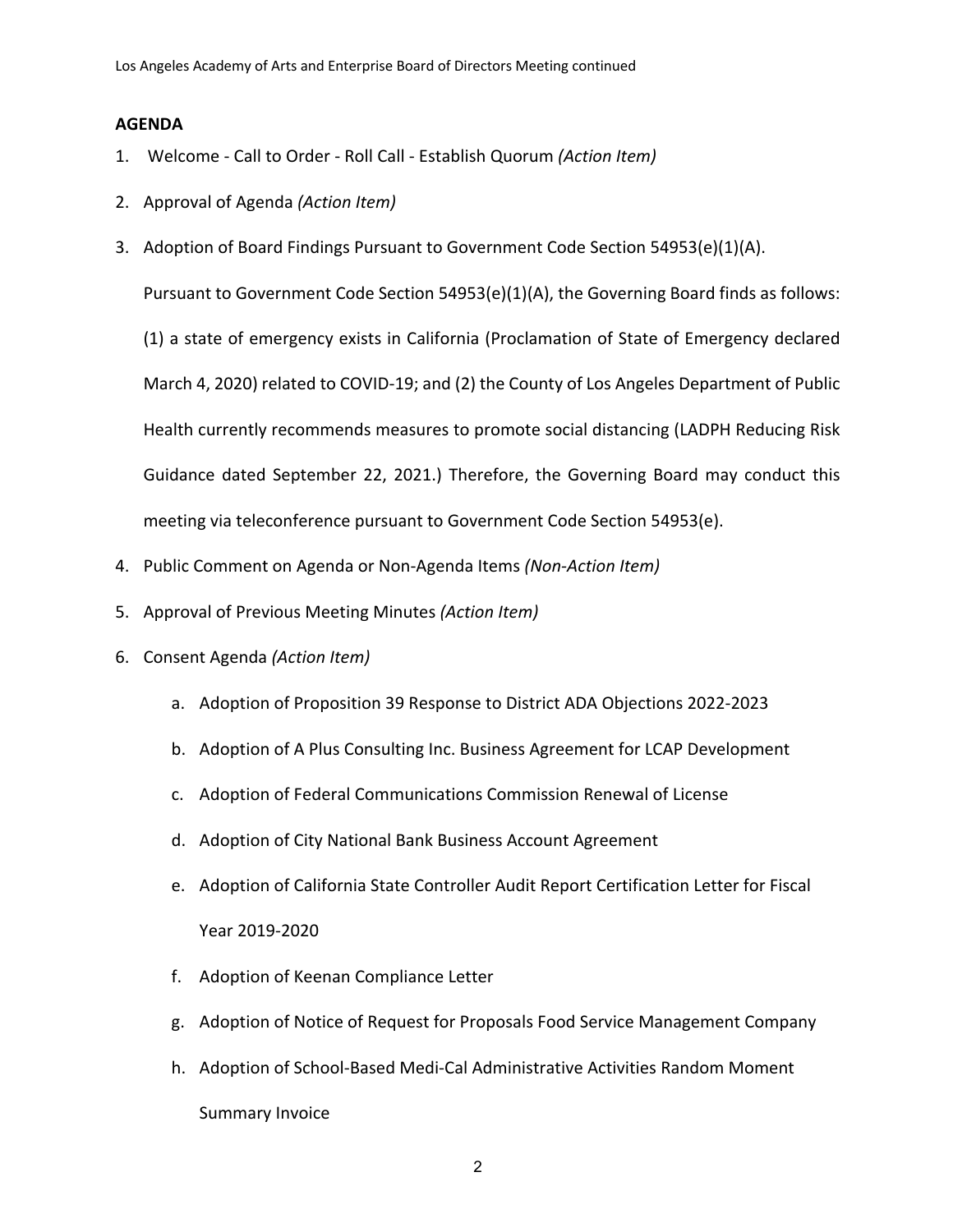- i. Adoption of School Accountability Report Card (SARC)
- j. Adoption of revised ESSER III Expenditures Plan
- 7. New Business *(Action Items)*
	- a. Approval of Financial Reports
		- i. Balance Sheet (November 2021)
		- ii. Income Statement (November 2021)
		- iii. Budget to Actuals (November 2021)
		- iv. Cash Flow (November 2021)
		- v. Check Register (November 2021)
		- vi. Bank Reconciliations (November 2021)
	- b. Discussion and potential action relating to the LAUSD Request for Qualifications for

Charter Operator to Operate 1215 Miramar St. Los Angeles, CA 90026

c. Adoption of revised 2021-2022 Calendar

# 8. Principal Update *(Non-Action Items)*

- a. Enrollment Update
- b. Academic Update
- c. Arts Update
- d. Students of the Month
	- i. Empathy: Laura Pascual Hernandez and Antonio Cabrera
	- ii. Integrity: Melissa Hernandez and Scarleth Zelaya Vasquez
	- iii. Respect: Ashley Bellorin and Karen Jarquin
	- iv. Perseverance: Abraham Flores and Natalie Guillen